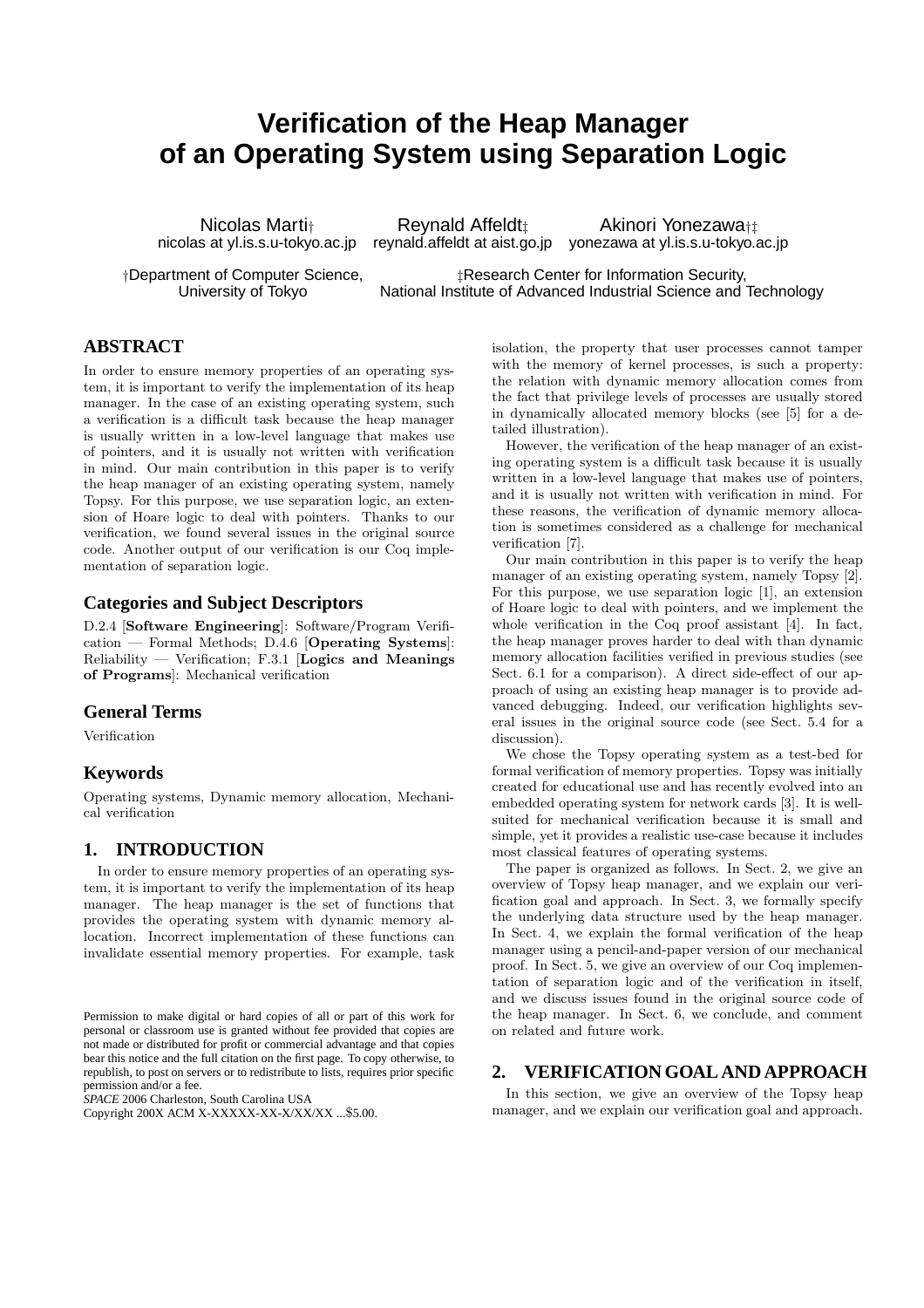General information about Topsy (including a browsable source code) is available online [2].

# **2.1 Topsy Heap Manager**

The heap manager of Topsy is the set of functions that provides the operating system with dynamic memory allocation. These functions and related variables are defined in the files Memory/MMHeapMemory.{h,c}, with some macros in the file Topsy/Configuration.h.

# *2.1.1 The Heap*

The heap is the area of memory reserved by Topsy for the heap manager. The latter divides the heap into allocated and free memory blocks: allocated blocks are memory blocks in use by programs, and free blocks form a pool of memory available for new allocations. In order to make an optimal use of the memory, the repartition of allocated and free memory blocks in Topsy form a partition of the heap. This is achieved by implementing memory blocks as a simply-linked list. In the following, we refer to this data structure as a heap-list. See Fig. 1 for a concrete example of a heap-list.



#### Figure 1: A heap-list with one allocated block and one free block

In a heap-list, each block consists of a two-fields header and an array of memory. The first field gives information on the status of the block (allocated or free, corresponding to the Alloc and Free flags); the second field is a pointer to the next block, which starts just after the current block. Observe that the size of the arrays of memory associated to blocks can be computed using the values of pointers. (In this paper, when we talk about the size of a block, we talk about its "effective" size, that is the size of the array of memory associated to it, this excludes the header.) The terminal block of the heap-list always consists of a sole header, marked as allocated, and pointing to null.

## *2.1.2 Initialization*

Initialization of the heap manager is provided by the following function:

```
Error hmInit (Address addr) { ... }
```
Concretely, hmInit initializes the heap-list by building a heap-list with a single free block that spans the whole heap. The argument is the starting location of the heap. The size of the heap-list is defined by the macro KERNELHEAPSIZE. The function always returns HM INITOK.

## *2.1.3 Allocation*

Allocation is provided by the following function:

```
Error hmAlloc (Address* addressPtr,
                unsigned long int size) \{ \ldots \}
```
The role of hmAlloc is to insert new blocks marked as allocated into the heap-list. The first argument is a pointer provided by the user to get back the address of the allocated

block, the second argument is the desired size. In case of successful allocation, the pointer contains the address of the newly allocated block and the value HM ALLOCOK is returned, otherwise the value HM ALLOCFAILED is returned.

In order to limit fragmentation, hmAlloc makes several manipulations over free blocks. Precisely, it performs compaction of contiguous free blocks and splitting of free blocks.

# *2.1.4 Deallocation*

Deallocation is provided by the following function:

Error  $h$ mFree (Address address) { ... }

Concretely, hmFree turns allocated blocks into free ones. The argument corresponds to the address of the allocated block to free. The function returns HM FREEOK if the block was successfully deallocated, otherwise it returns the value HM FREEFAILED.

# **2.2 Verification Goal**

Our goal is to verify that the implementation of the Topsy heap manager is "correct". By correct, we mean that the heap manager provides the intended service: the allocation function allocates "fresh" memory blocks (they do not override previously allocated memory blocks), the deallocation function turns the status of blocks into free (except the ending empty block), the three functions together correctly manage the heap-list data structure (the allocation and deallocation functions do not modify unrelated memory blocks, and the three functions preserve the heap-list structure). Guaranteeing the allocation of fresh memory blocks and the non-modification of unrelated memory blocks is a necessary condition to ensure that the heap manager preserves exclusive usage of allocated blocks.

Formal specification goals corresponding to the above informal discussion are explained later in Sect. 4.

# **2.3 Verification Approach**

Our approach is to use separation logic to formally specify and mechanically verify the goal informally stated above directly on the source code of the Topsy heap manager.

Although all the verification has been performed in the Coq proof assistant, we use the more convenient pencil-andpaper notation of separation logic to write assertions; the correspondence with the implementation is illustrated in Sect. 5.3. Concerning the source code of the Topsy heap manager, we comment on its Coq version because it more closely matches specifications. Evidence of the correspondence with the original C source code is given in Sect. 5.2.

# **3. THE HEAP-LIST DATA STRUCTURE**

In this section, we formally specify the heap-list data structure and state its main properties.

# **3.1 The Heap-list Type**

We formally specify the heap-list data structure that underlies the heap manager using a predicate: Heap-list  $l x y$ holds for a contiguous area of memory that contains a heaplist starting at location  $x$ , and whose last block points to location y; since the terminal block of a heap-list points to null,  $y = 0$  for a heap-list that covers all the heap. Information about the blocks contained in this heap-list is captured by the first parameter of the predicate:  $l$  is a (Coq) list of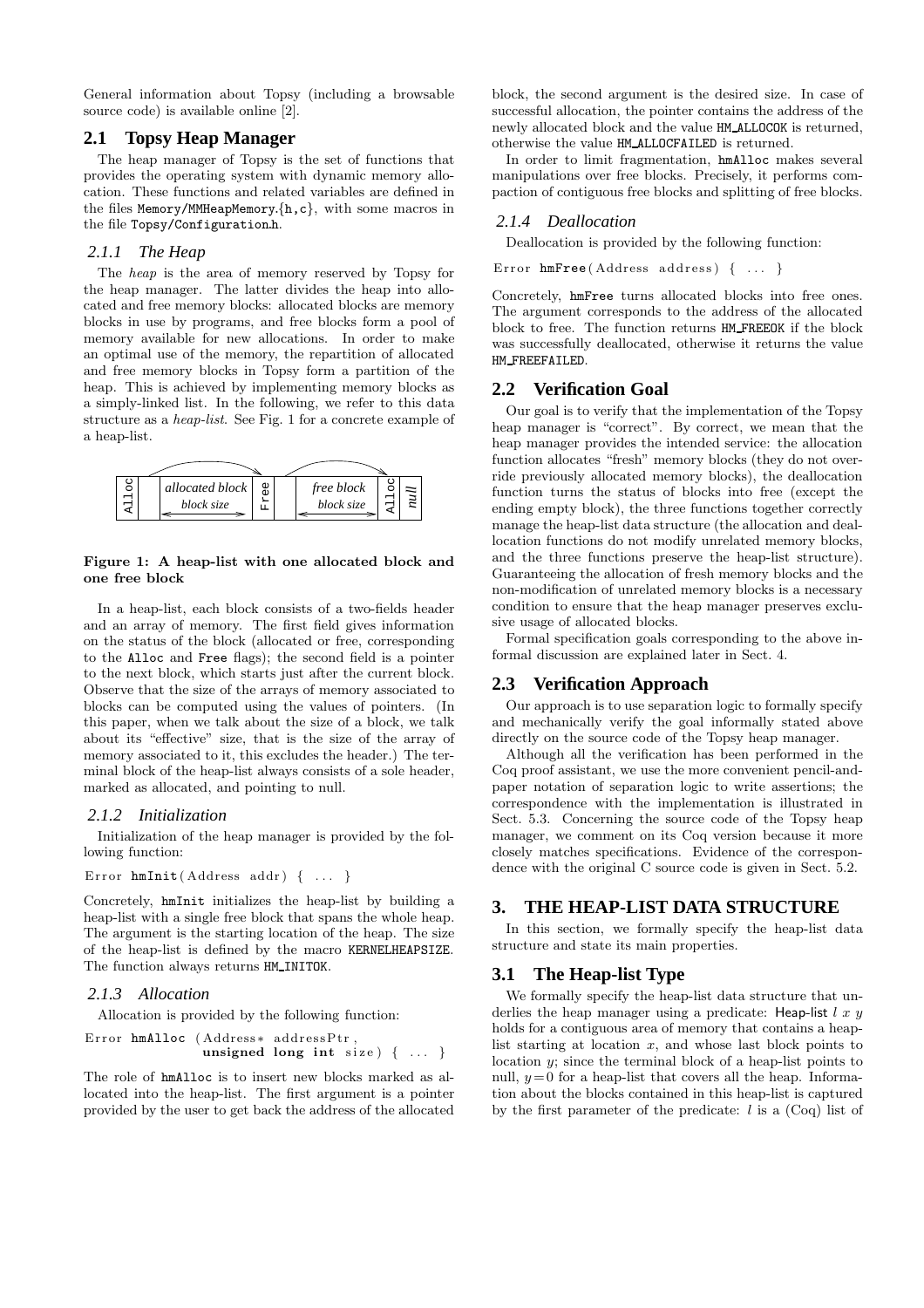triples (location, size, status) characterizing the sequence of blocks.

Separation logic is very convenient to specify the heaplist data structure. In particular, the property that blocks are disjoint can be expressed directly using the separating conjunction. In addition, the fact the blocks form a partition of the heap can be represented using pointer arithmetic, that separation logic also handles.

Before giving the definition of the predicate Heap-list, we first define a predicate Array that characterizes sets of contiguous locations ( $\ast$  is the separating conjunction,  $\epsilon$  holds for an empty area of memory, and  $\mapsto$  is the maps-to assertion of separation logic):

Array 
$$
l
$$
  $sz \stackrel{def}{=} (sz = 0 \land \epsilon) \lor$   
 $(sz > 0) \land (\exists e. (l \mapsto e) * \text{Array } (l+1) (sz-1))$ 

We now give the definition of the predicate Heap-list. It takes the form of a recursive definition with three disjunctive clauses (:: is the list constructor):

```
Heap-list (l:(loc \times nat \times status) list) (x:loc) (y:loc) \stackrel{def}{=}l = nil \wedge (x \mapsto \_, null) \wedge y = 0 \veel = nil ∧ x = y ≥ 0 ∧ ε ∨∃size.∃status.∃l
0
.
     (status=Alloc \vee status=Free) ∧
      \hat{l} = (x, size, status) :: l' \wedge x > 0 \wedge(x \mapsto status, x+2+size) *
        Array (x+2) size * Heap-list l' (x+2+size) y
```
The first clause holds for the terminal block (the one pointing to null). The second clause holds for empty heap-lists. The third clause holds for a memory block (allocated or free) such that its header points to an immediately following heap-list. Observe that the definition of the heap-list guarantees that there is no lost space between two blocks.

## **3.2 Main Properties of Heap-lists**

We summarize the properties that are at the heart of the formal verification of the heap manager. They take the form of lemmas that make precise the conditions under which one can change the status of blocks, compact blocks, and split blocks. Since these operations rely on destructive updates, the properties in questions are expressed using the separating implication (noted −∗).

#### *3.2.1 Change of Status*

The following lemma is used to change the status of a block (from free to allocated, the symmetric lemma is similar):

```
CHANGE-STATUS:
Heap-list (l_1 + (x, size, ⋅) :: nil) + l_2) x_0 0 →(x \mapsto \_)*((x \mapsto \texttt{Alloc}) \rightarrowHeap-list (l_1 + ((x, size, \texttt{Alice}) :: nil) + l_2) x_0 0)
```
The left-hand side of the implication states the existence of some block  $x$ . The right-hand size of the implication is of the form  $(x \mapsto \neg)(x \mapsto \text{Alice}) \rightarrow \dots$ : this captures destructive update of the status field of the block  $x$ . The conclusion of the lemma states the change of status to allocated.

# *3.2.2 Compaction*

The following lemma expresses concatenation of contiguous free blocks:

Compaction:

Heap-list  $(l_1 + ((x, size_1, Free) :: spareblock :: nil) + l_2) x_0 0 \rightarrow$  $(x+1 \mapsto address\_spareblock)*$  $((x+1 \rightarrow address\_nextblock) \rightarrow$ Heap-list  $(l_1 + ((x, size_1 + 2 + size_2, Free) :: nil) + l_2) x_0$  0) where  $address\_spareblock = x+2+size_1$  $spareblock = (adress\_spareblock, size_2, Free)$  $address\_nextblock = x + size_1 + 4 + size_2$ 

The left-hand side of the implication states the existence of some block  $x$  immediately followed by some "spare block". The right-hand side of the implication captures the destructive update of the next field of the block x: this block is made to point to the next block following the spare block. As a result, the block  $x$  sees its size increased by the size the of the spare block. Compaction is pictured in Fig. 2.



Figure 2: Compaction and Splitting of Blocks

# *3.2.3 Splitting*

The following lemma is used for splitting a free block in two:

SPLITTING: Heap-list  $(l_1 + ((x, size_1 + 2 + size_2, Free) :: nil) + l_2) x_0 0 \rightarrow$  $((x+3+size_1 \mapsto \_)*$  $((x+3+size_1 \mapsto address\_nextblock) \rightarrow$  $((address\_spareblock \mapsto \_)$ \*  $((address\_spareblock \mapsto \texttt{Free}) \rightarrow$  $((x+1 \mapsto \ )\ast$  $((x+1 \rightarrow address\_spareblock) \rightarrow$ Heap-list  $(l_1+((x, size_1, Free)::spareblock::nil)+l_2) x_0 0))))))$ where  $address\_spareblock = x+2+size_1$  $spareblock = (adress\_spareblock, size_2, Free)$  $address\_nextblock = x + size_1 + 4 + size_2$ 

The left-hand size of the implication states the existence of a block x of size  $size_1+2+size_2$ . The conclusion of the lemma states the splitting of this block into a block x of size  $size_1$ , and a new "spare block" of size  $size_2$ . The three destructive updates represent the modifications of the headers that are necessary to introduce the new spare block: (1) link from the spare block to the next block, (2) spare block status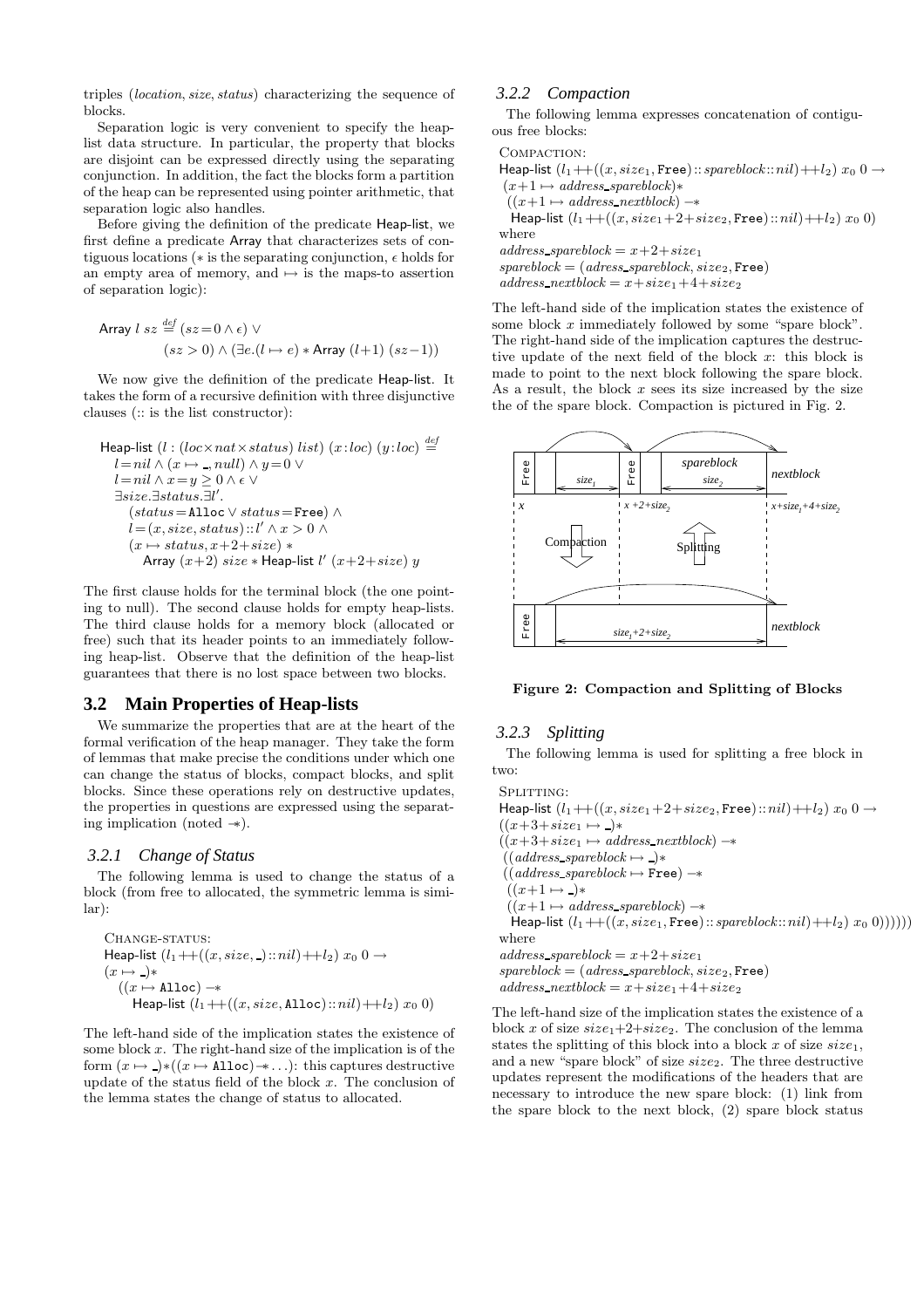set to Free, and  $(3)$  link from block x to the spare block. Splitting is pictured in Fig. 2 (together with compaction).

# **4. FORMAL VERIFICATION**

In this section, we explain the formal verification of the functions of the Topsy heap manager. For each function (initialization, allocation, deallocation), we give its formal specification using Hoare triples. We explain in details the verification of the allocation function, which is the most involved.

## **4.1 Formal Verification of Initialization**

The initialization function hmInit transforms a given area of memory, starting at location hmStart and of fixed length KERNELHEAPSIZE, into an initial heap-list. This initial heaplist consists of a single free block that spans the whole heap. Using the Array and Heap-list predicates, the formal specification of hmInit becomes:

 Array hmStart KERNELHEAPSIZE (hmInit hmStart KERNELHEAPSIZE) Heap-list ((hmStart, KERNELHEAPSIZE−4, Free) ::nil) hmStart 0

The size of the array of memory corresponding to the free block is the size of the whole area of memory minus the size of the headers (including the header of the terminal block).

The verification of hmInit amounts to the symbolic evaluation of the function and check that the resulting heap-list is an instance of the eponymous predicate. Despite its apparent simplicity, this function turns out to be buggy, as we explain in Sect. 5.4.

#### **4.2 Formal Verification of Allocation**

 $\left\{ \right.$ 

The allocation function hmAlloc is implemented by searching for a large-enough free block in the heap-list, possibly performing compaction of free blocks in the process. If an adequate block is found, it is split into an allocated block (whose location is returned) and a free block (available for further allocations); otherwise, an error is returned.

The specification of the allocation function consists in checking that (1) newly allocated blocks do not use already allocated locations (they are "fresh") and (2) already allocated blocks are not modified. In the pre-condition, we isolate some already allocated block (block  $(x, size_x, \texttt{Alloc})$  below), and its contents (captured by the predicate Init-array, and by  $list_x$ , a list of cell values, which length is  $size_x$ ). Note that the variables that are not existentially quantified in an assertion are universally quantified. In the post-condition, we ensure that the newly allocated block (starting at some location  $y$ ) has the appropriate size, that it does not override the already allocated block, and that the contents of the latter are unchanged. The second disjunction in the post-condition applies when allocation fails:

∃l.Heap-list l hmStart 0 ∧ (x, sizex, Alloc) ∈ l ∧ Init-array (x+2) (listx) (hmAlloc result size entry cptr fnd stts nptr sz) ∃l.Heap-list l hmStart 0 ∧ (x, sizex, Alloc) ∈ l ∧ Init-array (x+2) (listx) ∧ ∃y.∃sizey.size<sup>y</sup> ≥ size ∧ (y, sizey, Alloc) ∈ l ∧ entry=y ∧ result =entry+2 ∧ x 6= y ∨ result =0 

The predicate Init-array is built on the model of the predicate Array:

$$
\begin{aligned} \text{Init-array } l \; & \; l \; \text{st} \stackrel{\text{def}}{=} \left( \text{lst} = \text{nil} \right) \; \vee \\ & \left( \text{lst} = \text{hd} :: \text{tl} \right) \land \left( \left( l \mapsto \text{hd} \right) * \text{Init-array} \left( l+1 \right) \text{tl} \right) \end{aligned}
$$

The whole formal verification of hmAlloc is summarized in Fig. 3. For the sake of explanation, we decompose the verification in three phases matching the underlying implementation (traversal, compaction, splitting, in the next three sections).

#### *4.2.1 Traversal*

The first phase of allocation consists in traversing the heap-list to find a large-enough free block. It is implemented by the function findFree whose main arguments are the required size (variable size) and an integer to be filled with the location of an appropriate block if any (variable entry) (other arguments represent local variables of the function). Taken in isolation, verification of findFree consists in verifying the following Hoare triple:

$$
\left\{\begin{array}{c}\exists l.\mathsf{Heap-list}\ l\ \mathtt{lmStart}\ 0 \wedge (x, size_x, \mathtt{Alice}) \in l \wedge \\\hspace{1.5cm}\mathsf{Init-array}\ (x+2)\ (list_x)\end{array}\right\}
$$
\n
$$
\left\{\begin{array}{c}\exists l.\ \mathsf{Heap-list}\ l\ \mathtt{lmStart}\ 0 \wedge (x, size_x, \mathtt{Alice}) \in l \wedge \\\hspace{1.5cm}\mathsf{Init-array}\ (x+2)\ (list_x) \wedge \\\hspace{1.5cm}\mathsf{Init-array}\ (x+2)\ (list_x) \wedge \\\hspace{1.5cm}\exists y.\exists size_y.size_y \geq \mathtt{size} \wedge \\\hspace{1.5cm}\left(\begin{array}{c} \exists y.\exists size_y, \mathsf{size}\neq \geq \mathtt{size} \wedge \\\hspace{1.5cm}\mathsf{w}{\mathsf{entry}}=0\end{array}\right)\end{array}\right\}
$$

The post-condition asserts that the search succeeds and the return value corresponds to the starting location of a largeenough free block, or the search fails, in which case the return value is null. (We have omitted the predicate  $result =$ 0 in pre/post-conditions for readability.)

The verification of findFree is displayed in Fig. 4. The traversal is implemented as a loop. It makes use of the variables entry, stts, and sz to keep track of the location of current block, its status, and its size. The traversal terminates either if it finds a large-enough free block (in which case the variable fnd in set to non-zero), or if it reaches the end of the heap-list (entry is null).

#### *4.2.2 Compaction*

The compaction phase only occurs when the traversal fails. Its role is to merge all the contiguous free blocks of the heap-list, so that a new traversal can take place and hopefully succeeds. Compaction is implemented by the function compact. Its specification amounts to assert that it preserves the heap-list structure:

∃l.Heap-list l hmStart 0 ∧ (x, sizex, Alloc) ∈ l ∧ Init-array (x+2) (listx) ∧ cptr=hmStart (compact cptr nptr stts) ∃l.Heap-list l hmStart 0 ∧ (x, sizex, Alloc) ∈ l ∧ Init-array (x+2) (listx)

 readability.) (We have omitted the predicate result =  $0 \wedge$  entry = 0 for

 (and therefore large invariants), and because variables are overloaded (the variable stts is used both to hold integersThe verification of compaction is displayed in Fig. 5. It is technically involved because it features two nested loops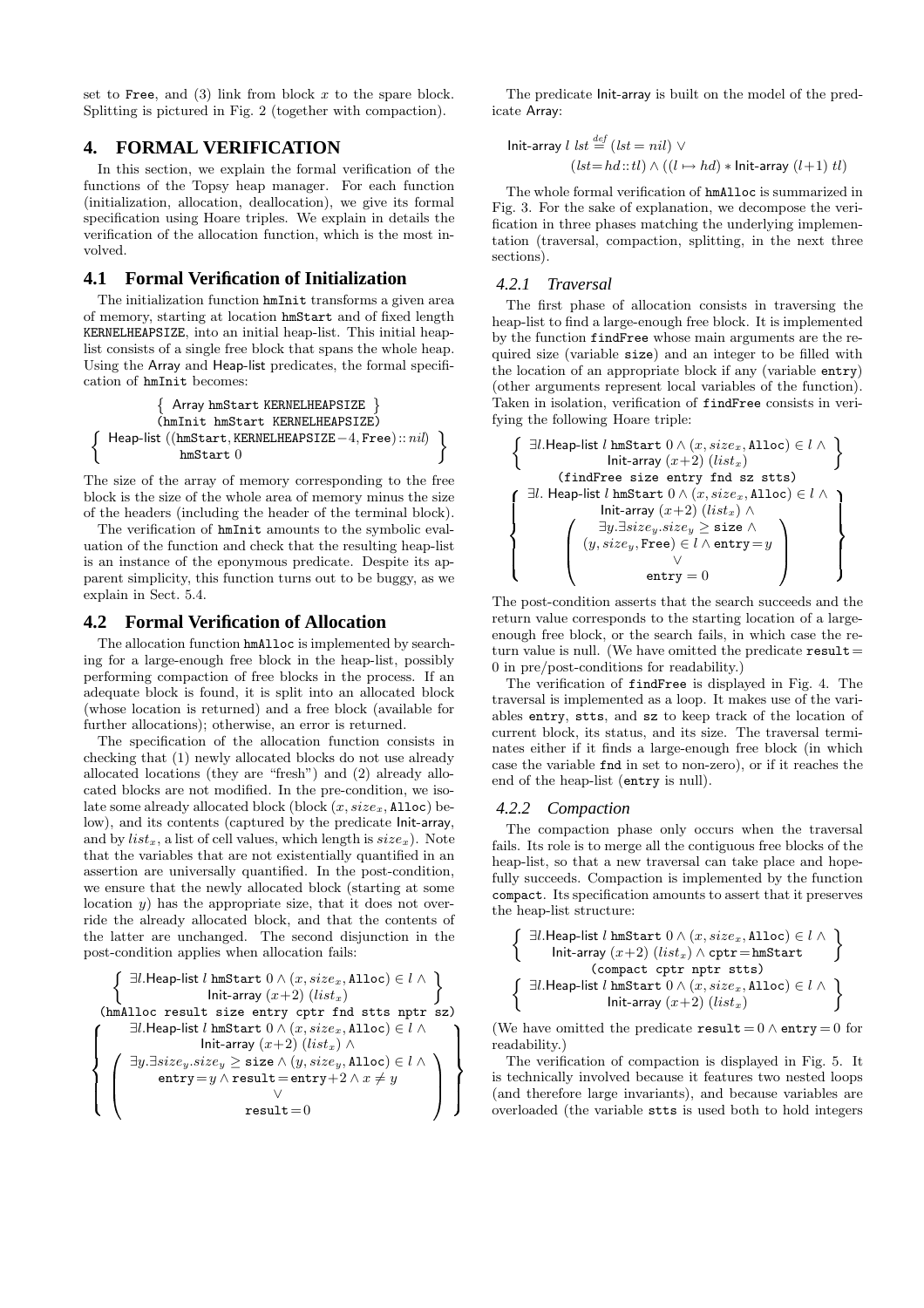Definition hmAlloc result size entry  $\{ \exists l.$ Hp(l)  $\land$   $(x, size_x,$  Alloc)  $\in$  l  $\land$  Init-array  $(x+2)$  (list<sub>x</sub>)  $\}$ cptr fnd stts nptr sz := 1 result <- null;  $\{ \exists l. Hp(l) \wedge (x, size_x, \text{Alloc}) \in l \wedge \text{Init-array} (x+2) (list_x) \wedge \text{result} = 0 \}$ 2 findFree size entry fnd sz stts;  $\textsf{ }\bigcap\limits_{}^{\tilde{}}\exists l.\mathsf{Hp}(l)\land(x, size_x,\mathtt{Alloc})\in l\land\mathsf{Init-array}\left(x+2\right)(list_x)\land\mathtt{result}\mathop{=0}\land$ the contract of the contract of the contract of the contract of the contract of  $\bigwedge \exists y . \exists size_y.size_y \geq \texttt{size} \land (y, size_y, \texttt{Free}) \in l \land \texttt{entry} = y$ ∨  $entry = 0$   $\sim$   $\sim$ and the contract of the contract of the contract of the contract of the contract of the contract of the contract of  $\sim$   $\sim$  and the contract of the contract of the contract of  $3$  ifte (entry == null) thendo (  $\exists l.\mathsf{Hp}(l) \land (x, size_x, \mathtt{Alloc}) \in l \land \mathsf{Init} \text{-}array\ (x+2)\ (list_x) \land \mathtt{result} = 0 \land$  $entry=0$ 4 cptr <- hmStart;  $\exists l.\mathsf{Hp}(l) \land (x, size_x, \mathtt{Alloc}) \in l \land \mathsf{Init} \text{-} \mathtt{array}~(x+2)~(list_x) \land \mathtt{result} = 0 \land$  $entry=0 \wedge \text{cptr} = \text{hmStart}$ 5 compact cptr nptr stts;  $\exists l.\mathsf{Hp}(l) \land (x, size_x, \mathtt{Alloc}) \in l \land \mathsf{Init\text{-}array}~(x+2)~(list_x) \land \mathtt{result} = 0 \land$  $entry = 0$ 6 findFree size entry fnd sz stts;  $\textsf{f}$   $\exists l.\mathsf{Hp}(l) \land (x, size_x, \mathtt{Alice}) \in l \land \mathsf{Init}\text{-}array\ (x+2)\ (list_x) \land \mathtt{result} = 0 \land \emptyset$ the contract of the contract of the contract of the contract of the contract of  $\bigwedge \exists y . \exists size_y.size_y \geq \texttt{size} \land (y, size_y, \texttt{Free}) \in l \land \texttt{entry} = y$ ∨  $entry = 0$   $\sim$   $\sim$ and the contract of the contract of the contract of the contract of the contract of the contract of the contract of  $\overline{\phantom{a}}$  and the contract of the contract of the contract of  $7$  ) elsedo (  $\exists l.\mathsf{Hp}(l) \land (x, size_x, \mathtt{Alloc}) \in l \land \mathsf{Init\text{-}array}~(x+2)~(list_x) \land \mathtt{result} = 0 \land$ ∃y.∃size<sub>y</sub>.size<sub>y</sub> ≥ size  $\land$  (y, size<sub>y</sub>, Free)  $\in$  *l*  $\land$  entry=y 8 skip;  $\exists l.\mathsf{Hp}(l) \land (x, size_x, \mathtt{Alloc}) \in l \land \mathsf{Init} \text{-} \mathtt{array}~(x+2)~(list_x) \land \mathtt{result} = 0 \land$  $\exists y. \exists size_y.size_y \geq \texttt{size} \land (y, size_y, \texttt{Free}) \in l \land \texttt{entry} = y$ 9 ) and the contract of the contract of  $\big(\begin{array}{c}\exists l.\mathsf{Hp}(l)\land(x, size_x,\mathtt{Alloc})\in l\land\mathsf{Init-array}\ (x+2)\ (list_x)\land\mathtt{result}=0\land\ \end{array}$ the contract of the contract of the contract of the contract of the contract of the contract of the contract of  $\bigwedge \exists y . \exists size_y.size_y \geq \texttt{size} \land (y, size_y, \texttt{Free}) \in l \land \texttt{entry} = y$ ∨  $entry = 0$  and the contract of the contract of the contract of the contract of the contract of the contract of the contract of  $\sim$   $\sim$  and the contract of the contract of the contract of 10 ifte (entry  $==$  null) thendo (  $\exists l.\mathsf{Hp}(l) \land (x, size_x, \mathtt{Alloc}) \in l \land \mathsf{Init-array} (x+2)$   $(list_x) \land$  $result = 0 \wedge entry = 0$ (\* HM ALLOCFAILED is equal to 0 \*) 11 result <- HM\_ALLOCFAILED;  $\exists l.\mathsf{Hp}(l) \land (x, size_x, \mathtt{Alice}) \in l \land \mathsf{Init-array} (x+2)$   $(list_x) \land \exists l.\mathsf{Hp}(l) \land (x, size_x, \mathtt{Alice}) \in l \land \mathsf{Init-array}$  $result = 0 \wedge entry = 0$  $12$  ) elsedo (  $\exists l.\mathsf{Hp}(l) \land (x, size_x, \mathtt{Alloc}) \in l \land \mathsf{Init\text{-}array}~(x+2)~(list_x) \land \mathtt{result} = 0 \land$  $\exists y.\exists size_y.size_y \geq \texttt{size} \land (y, size_y, \texttt{Free}) \in l \land \texttt{entry} = y \land x \neq y$ 13 split entry size cptr sz;  $\exists l.\mathsf{Hp}(l) \land (x, size_x, \mathtt{Alloc}) \in l \land \mathsf{Init\text{-}array}~(x+2)~(list_x) \land \mathtt{result} = 0 \land$  $\exists y.\exists size_y.size_y \geq \texttt{size} \land (y, size_y, \texttt{Alice}) \in l \land \texttt{entry} = y \land x \neq y$ 14 result <- entry + 2;  $\int$  ∃l.Hp(l)  $\wedge$   $(x, size_x,$  Alloc)  $\in$  l $\wedge$  Init-array  $(x+2)$   $(list_x)$   $\wedge$  $\exists y . \exists size_y.size_y \geq \texttt{size} \land (y, size_y, \texttt{Alloc}) \in l \land w$ entry = y  $\land$  result = entry + 2  $\land$   $x \neq y$   $15$  ).  $\bigcap$  ∃l. $\mathsf{Hp}(l) \land (x, size_x, \mathtt{Alloc}) \in l \land$  Init-array  $(x+2)$   $(list_x) \land$  and the contract of the contract of the contract of the contract of  $\bigwedge \exists y . \exists size_y.size_y \geq \texttt{size} \land (y, size_y, \texttt{Alloc}) \in l \land$  $\texttt{entry}\!=\!y\wedge \texttt{result}\!=\!\texttt{entry}\!+\!2\wedge x\neq y$ ∨  $result = 0$  $\sum_{i=1}^n a_i$   $\mathbf{r}$  the contract of the contract of the contract of and the contract of the contract of the contract of the contract of the contract of the contract of the contract of  $\overline{\phantom{a}}$  the contract of the contract of the contract of the contract of the contract of the contract of the contract of

 $\mathsf{Hp}(l) \stackrel{def}{=} \mathsf{Heap}\text{-}\mathsf{list}\ l\ \mathsf{hmStart}\ 0$ 

Figure 3: Sketch of hmAlloc proof (the proofs for grayed instructions appear in Fig. 4, Fig. 5, and Fig. 6)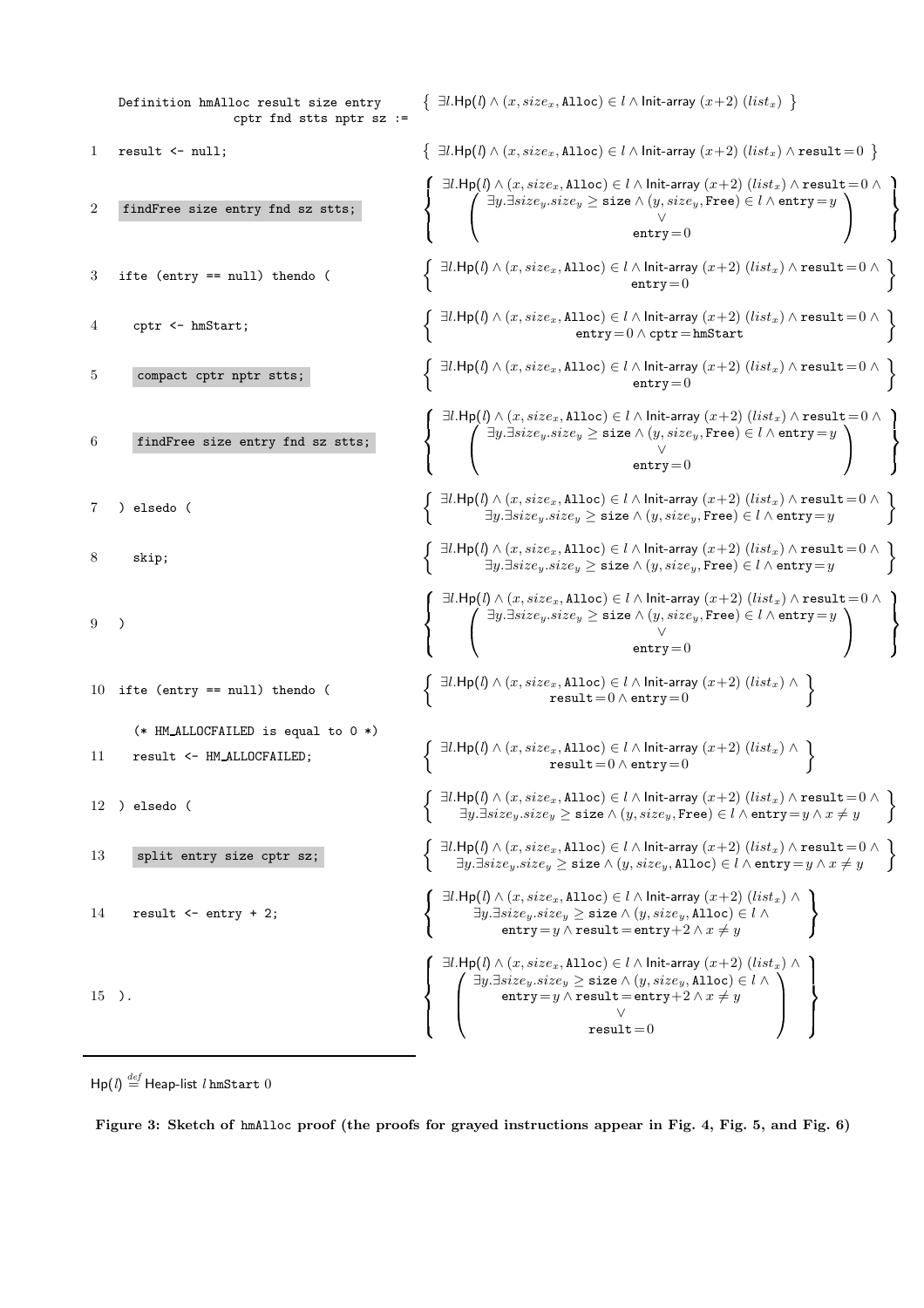

 $\text{Hp}(l) \stackrel{\text{def}}{=} \text{Heap-list } l \text{ hmsStart } 0, \text{ only relevant assertions are displayed, the loop invariant is boxed}$ 

Figure 4: Sketch of findFree proof (partial proof of hmAlloc in Fig. 3)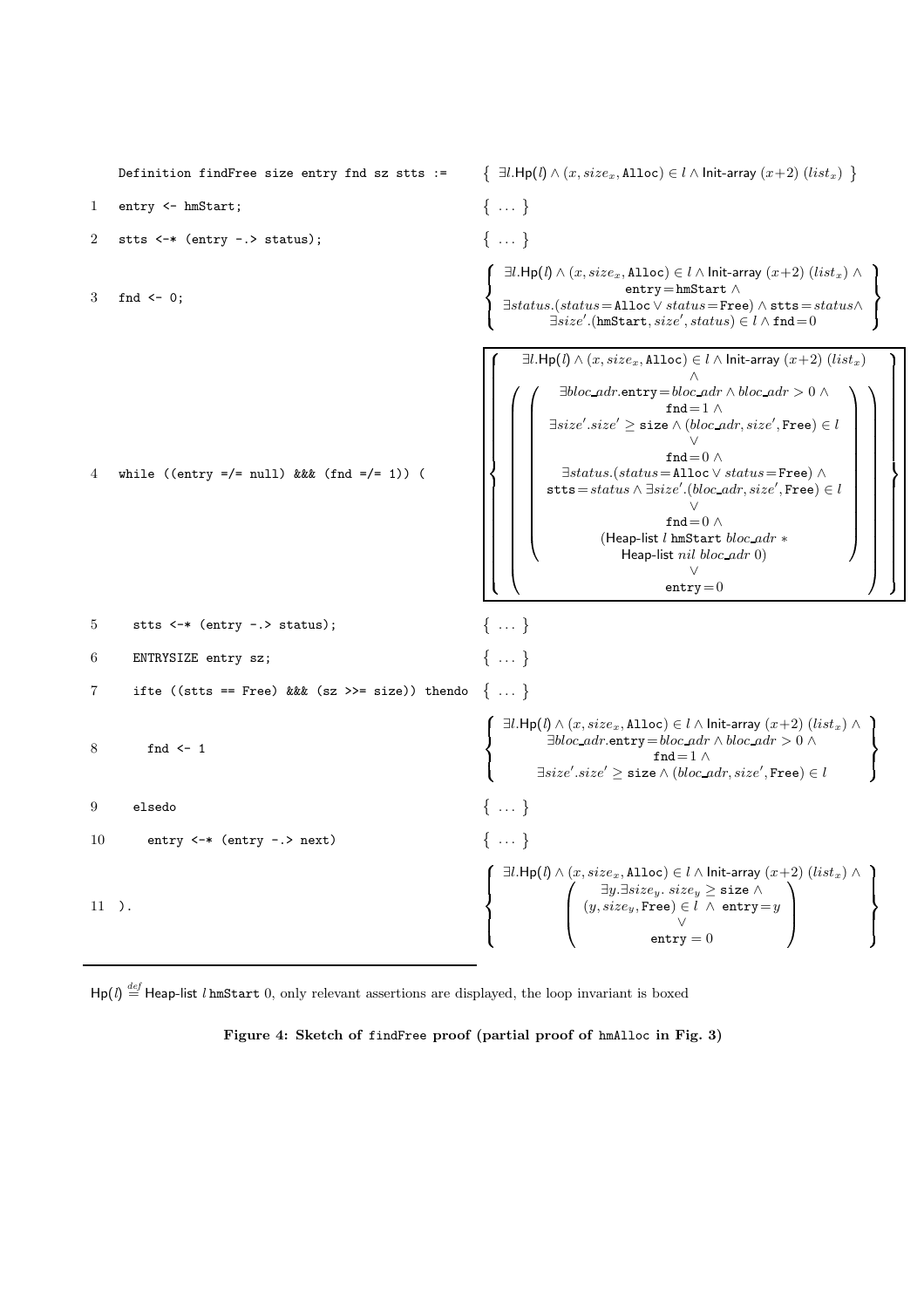and pointers). To summarize the code, the first loop does a list traversal; when the current block is free, it enters the nested loop, that compacts the current block with its successors if the latter are also free. As emphasized in the proof sketch, the heart of the verification of compact is the application of the COMPACTION lemma given in Sect. 3.2.2.

## *4.2.3 Splitting*

The role of the splitting phase is to split the block found into two blocks of appropriate sizes. This is implemented by the function split. Concretely, it transforms a free block into an allocated one, eventually into a couple of allocated/free blocks to save space. The pre-condition asserts that there is a free block of size greater than size starting at the location pointed by entry (this is the block found by the list traversal). The post-condition asserts the existence of an allocated block of size greater than size (which is in general smaller than the original free block used to be):

$$
\left\{\begin{array}{l} \exists l.\mathsf{Heap-list}\ l\ \mathsf{lmStart}\ 0 \wedge (x, size_x, \mathsf{Alice}) \in l \wedge \\\hspace{1em}\text{Init-array}\ (x+2)\ (list_x) \wedge \\\hspace{1em}\exists y. \exists size_y.size_y \geq \texttt{size} \wedge \\\hspace{1em}\text{(y, size_y, Free)} \in l \wedge \texttt{entry} = y \wedge x \neq y \\\hspace{1em}\text{(split entry size cptr sz)} \\\hspace{1em}\exists l.\mathsf{Hp}(l) \wedge (x, size_x, \mathsf{Alice}) \in l \wedge \\\hspace{1em}\text{Init-array}\ (x+2)\ (list_x) \wedge \\\hspace{1em}\text{Init-array}\ (x+2)\ (list_x) \wedge \\\hspace{1em}\text{entry} = y \wedge x \neq y \\\end{array}\right\}
$$

(We have omitted the predicate  $result = 0$  for readability.)

The verification of split is displayed in Fig. 6. The function first computes the size of the block pointed by entry, and then decides if there it is large enough to be split. In this case, it builds a new header inside the data and modify the links so that the original free block is split into a couple of free blocks. Finally, the function changes the status of the block pointed by entry to Alloc. Observe that both the splitting and the change of status are handled directly by the lemmas SPLITTING and CHANGE-STATUS given in Sect. 3.2.1 and Sect. 3.2.3.

#### **4.3 Formal Verification of Deallocation**

The deallocation function hmFree is implemented as a list traversal; if it runs into the address passed to it, it frees the corresponding block, and fails otherwise. In addition, we must also check that it does not modify allocated blocks:

∃l.Heap-list l hmStart 0 ∧ (x, sizex, status) ∈ l ∧ (y, sizey, status<sup>0</sup> ) ∈ l ∧ y 6= x ∧ Init-array (x+2) (listx) (hmFree (y+2) entry cptr nptr result) ∃l.Heap-list l hmStart 0 ∧ (x, sizex, status) ∈ l ∧ (y, sizey, Free) ∈ l ∧ y 6= x ∧ Init-array (x+2) (listx)

The main difficulty of this verification was to identify a bug that allows for deallocation of the terminal block (see details in Sect 5.4). The formal verification amounts to check the preservation of a loop invariant and an application of a Change-status lemma. The proof sketch is omitted for lack of space.

# **5. IMPLEMENTATION IN COQ**

 $\big\{$ 

In this section, we comment on the practical side of our verification. We first give an overview of our implementation of separation logic in Coq. Second, we comment on the

translation of C source code into Coq. Then, we illustrate the Coq implementation with some predicates and lemmas used during the verification. Last, we explain several issues in the original source code of the Topsy heap manager we found during verification.

# **5.1 Separation Logic in Coq**

The heart of our implementation of separation logic in Coq is a module interface for heaps. This interface defines heaps as partial functions from natural numbers (type nat in Coq) to signed integers (type Z in Coq). The module is implemented using lists.

Using the module interface for heaps, we implement separation logic as defined by Reynolds in [1]. We define separating connectives by a shallow embedding, i.e., they are implemented as functions from heaps to the type Prop of Coq, enabling mixed use of separating connectives with Coq connectives. This has the advantage to simplify the writing of assertions. All Reynolds' axioms appear as Coq lemmas, proved sound. This basic implementation is extended with standard lemmas such as the frame rule and a weakestprecondition generator.

For the sake of completeness, we provide malloc and free commands, although our verification of the Topsy heap manager now provides us with an alternative solution for dynamic memory allocation. Indeed, we can consider specifications of hmAlloc and hmFree to be axioms and use them to verify programs. For example, let us consider the following sample specification:

 $\{$  Heap-list  $l$  hmStart  $0 \wedge (x, 1, \texttt{Alloc}) \in l \wedge (x \mapsto e) * T$   $\}$ (hmAlloc y 1 entry cptr fnd stts nptr sz); (ifte  $((var_e y) = / = (nat_e 0))$  thendo  $((var_e y) * \leftarrow (int_e v))$ elsedo skip) Heap-list  $l$  hmStart  $0 \wedge (x, 1, \texttt{Alice}) \in l \wedge$  $(y > 0 \rightarrow (x \mapsto e) * (y \mapsto v) * T)$ 

The program allocates a new block using hmAlloc, stores its location into variable y, and stores some value v into the block. The post-condition asserts that, in case of successful allocation, the newly allocated block is separated from any previously allocated one. This specification is easily provable using the specification of hmAlloc proved in Sect. 4.2.

We develop many other reusable lemmas and tactics during our experiment. In particular, tactics to decide disjointness and equality for heaps turned out to be very important. In practice, proofs of disjointness and equality of heaps are ubiquitous, but tedious because one always needs to prove disjointness to make unions of heaps commute. This situation rapidly leads to intricate proofs. For example, let us consider the proof of the lemma SPLITTING given in Sect. 3.2.3. This lemma features three destructive updates, that are responsible in its proof for the creation of 27 sub-heaps, 16 hypotheses of equality and 13 hypotheses of disjointness. With these hypotheses, we need to prove several goals of disjointness and equality. Fortunately, the tactic language of Coq provides us with a means to automate such reasoning.

The whole library is summarized in Table 1.

#### **5.2 Translation from C Source Code**

As stated in Sect. 2, we verify directly the source code of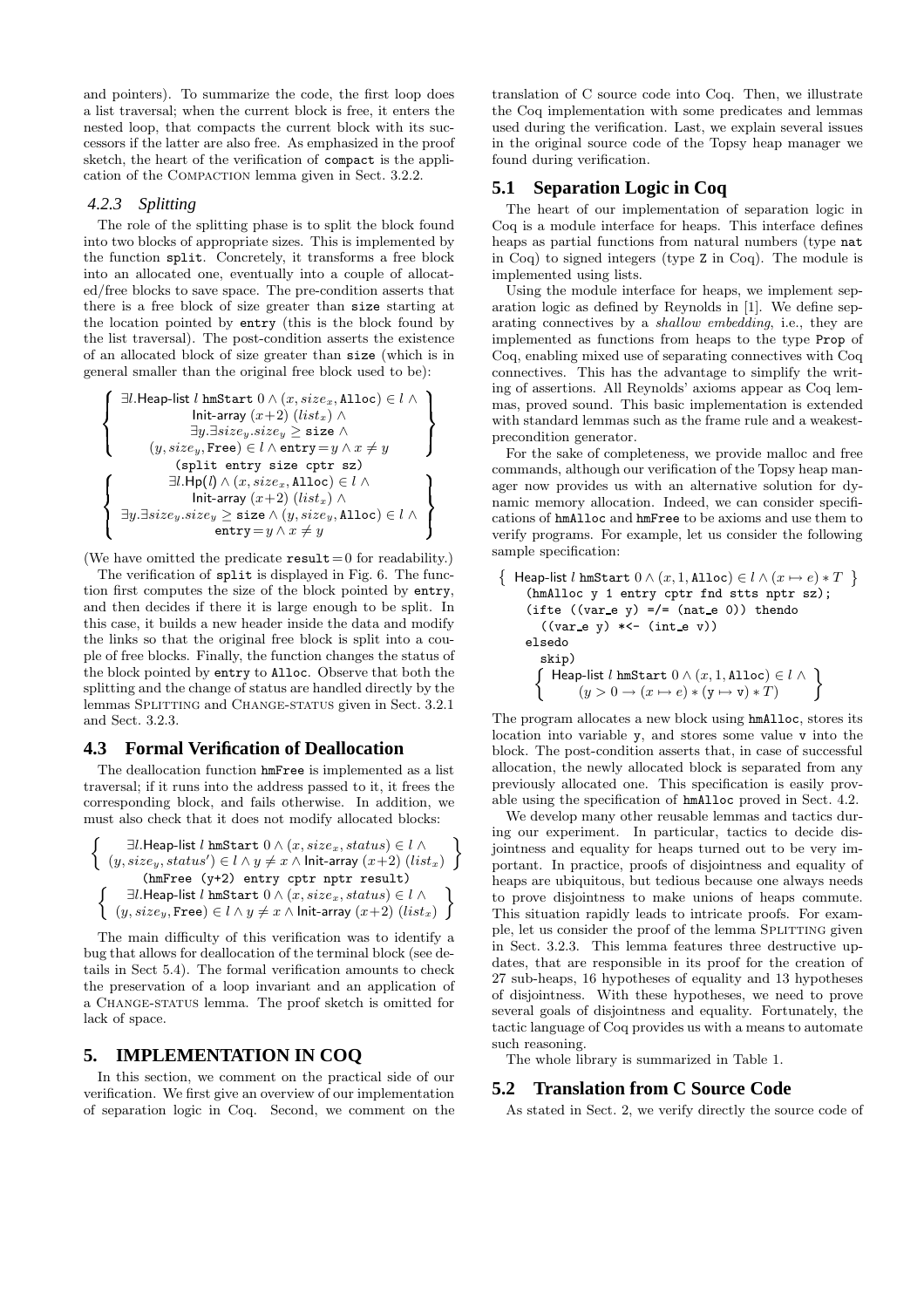

 $\textsf{Hp}(l) \stackrel{\textit{def}}{=} \textsf{Heap-list}\ l\ \textsf{lmStart}\ 0, \ \textit{only relevant assertions are displayed}, \ \textit{loop invariants are boxed}, \ \textit{the grayed area}$ corresponds to a heap-list lemma application

Figure 5: Sketch of compact proof (partial proof of hmAlloc in Fig. 3)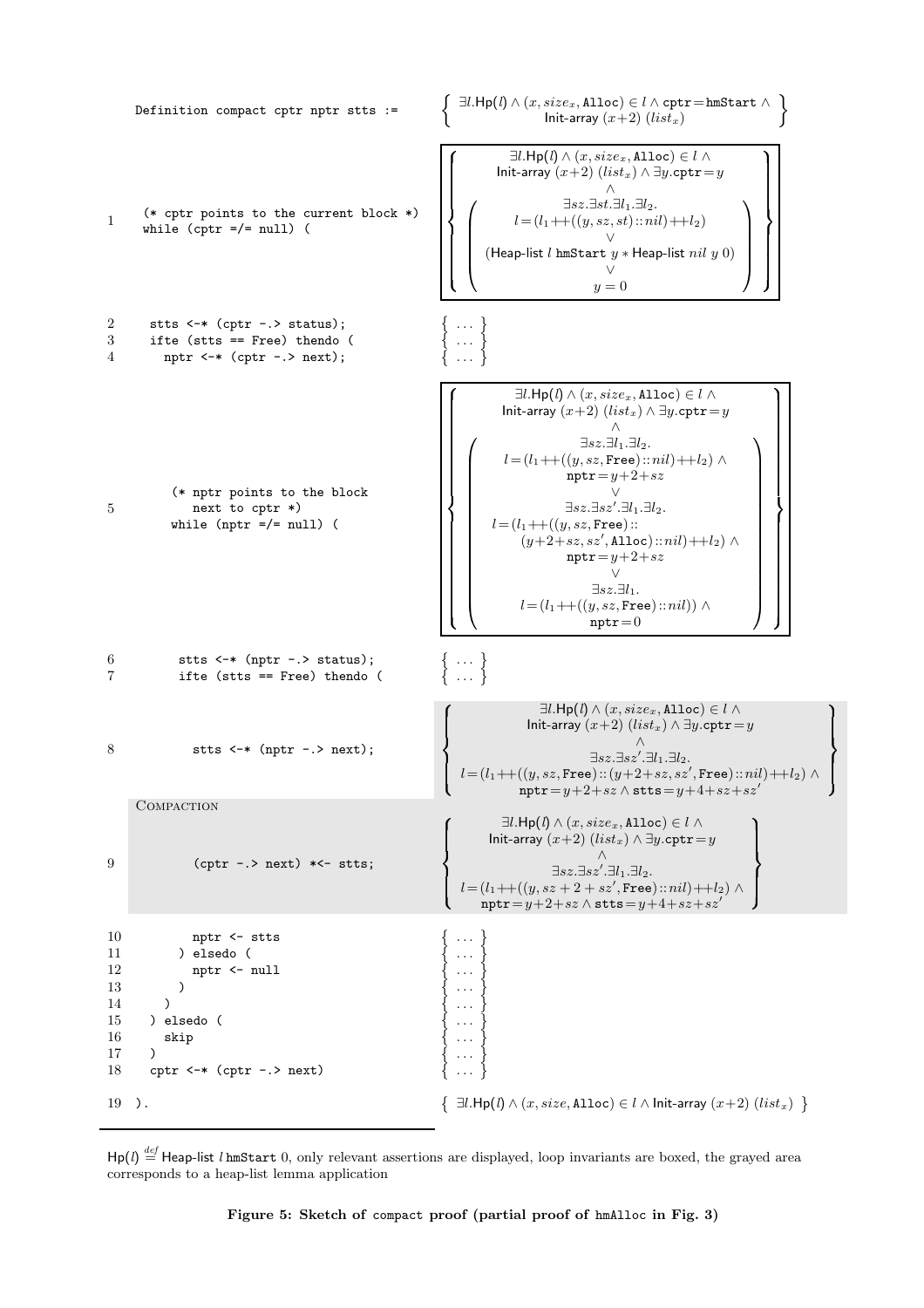```
Definition split entry size cptr sz :=
                                                                                                           \bigcap ∃l. Hp(l) \wedge (x, size_x, Alloc) \in l\wedge Init-array (x+2) (list_x) \wedge
                                                                                                                         ∃y.∃size<sub>y</sub>.size<sub>y</sub> \geq size \land (y, size<sub>y</sub>, Free) \in l \landentry = y \wedge x \neq y
1 ENTRYSIZE entry sz;
                                                                                                           \int ∃l.Hp(l) \wedge (x, size_x, Alloc) \in l\wedge Init-array (x+2) (list<sub>x</sub>) \wedge\exists y . \exists size_y.size_y \geq \texttt{size}~ \wedge~ (y, size_y, \texttt{Free}) \in l ~ \wedge\texttt{entry} = y \land x \neq y \land \texttt{sz} = size_y\blacksquare . The contract of the contract of the contract of the contract of the contract of the contract of the contract of the contract of the contract of the contract of the contract of the contract of the contract of the 

2 ifte (sz \gg = (size + LEFTOVER + 2) thendo (
                                                                                                           \int ∃l.Hp(l) \wedge (x, size_x, Alloc) \in l\wedge Init-array (x+2) (list_x) \wedge
                                                                                                                          ∃y.∃size<sub>y</sub>.size<sub>y</sub> ≥ size \land (y, size<sub>y</sub>, Free) ∈ l \land\texttt{entry} = y \land x \neq y \land \texttt{sz} = size_y\mathcal{L} = \{1, 2, \ldots, n\}and the contract of the contract of the contract of the contract of the contract of the contract of the contract of
3 cptr \leftarrow (entry + 2 + size);
                                                                                                          \{... \}4 sz <-* (entry -.> next);
                                                                                                            \bigcap ∃l.<code>Hp(l)</code> \land (x, size_x, <code>Alloc</code>) \in l \land <code>Init-array</code> (x+2) (list_x) \landand the contract of the contract of the contract of the contract of the contract of the contract of the contract of
                                                                                                            and the contract of the contract of the contract of the contract of the contract of the contract of the contract of
                                                                                                                          ∃y.∃sizey.sizey ≥ size ∧ (y, sizey, Free) ∈ l ∧
                                                                                                                            cptr=entry+2+size \wedge sz=y+2+size_y \wedgeentry = y \wedge x \neq y

                                                                                                                                                                                                                              \sim. .
                                                                                                                                                                                                                              the contract of the contract of the contract of the contract of the contract of
        SPLITTING
5 (cptr -.> next) *<- sz; 
                                                                                                               . . . 
6 (cptr -.> status) *<- Free;
                                                                                                              . . . 
7 (entry -.> next) *<- cptr
                                                                                                           \int ∃l.Hp(l) \wedge (x, size_x, Alloc) \in l\wedge Init-array (x+2) (list<sub>x</sub>) \wedge
                                                                                                                          ∃y.∃size_y.size_y \geq size \land (y, size_y, \texttt{Free}) \in l \landentry=y \wedge x \neq y
                                                                                                                                                                                                                             and the contract of the contract of the contract of the contract of the contract of the contract of the contract of
8 ) elsedo ( 
                                                                                                          \{... \}9 skip \{ \dots \}10 );
                                                                                                           \int ∃l.Hp(l) \wedge (x, size_x, Alloc) \in l\wedge Init-array (x+2) (list_x) \wedgeand the contract of the contract of the contract of the contract of the contract of the contract of the contract of
                                                                                                                          \exists y . \exists size_y.size_y \geq \texttt{size} \land (y, size_y, \texttt{Free}) \in l \; \landentry=y \wedge x \neq y
                                                                                                                                                                                                                             and the contract of the contract of the contract of the contract of the contract of
         CHANGE-STATUS
11 (entry -.> status) *<- Allocated.
                                                                                                           \int ∃l.Hp(l) \wedge (x, size_x, Alloc) \in l\wedge Init-array (x+2) (list_x) \wedge∃y.∃size_y.size_y \geq size ∧ (y, size_y, Alloc) ∈ l ∧entry = y \wedge x \neq y
                                                                                                                                                                                                                             and the contract of the contract of the contract of the contract of the contract of the contract of the contract of
```
 $\blacksquare$  . The contract of the contract of the contract of the contract of the contract of the contract of the contract of the contract of the contract of the contract of the contract of the contract of the contract of the

```
{\sf Hp}(l) \stackrel{\rm def}{=} {\sf Heap-list}\ l\ {\tt hmStart}\ 0, only relevant assertions are displayed, grayed areas correspond to a heap-list lemma
application
```

```
Figure 6: Sketch of split proof (partial proof of hmAlloc in Fig. 3)
```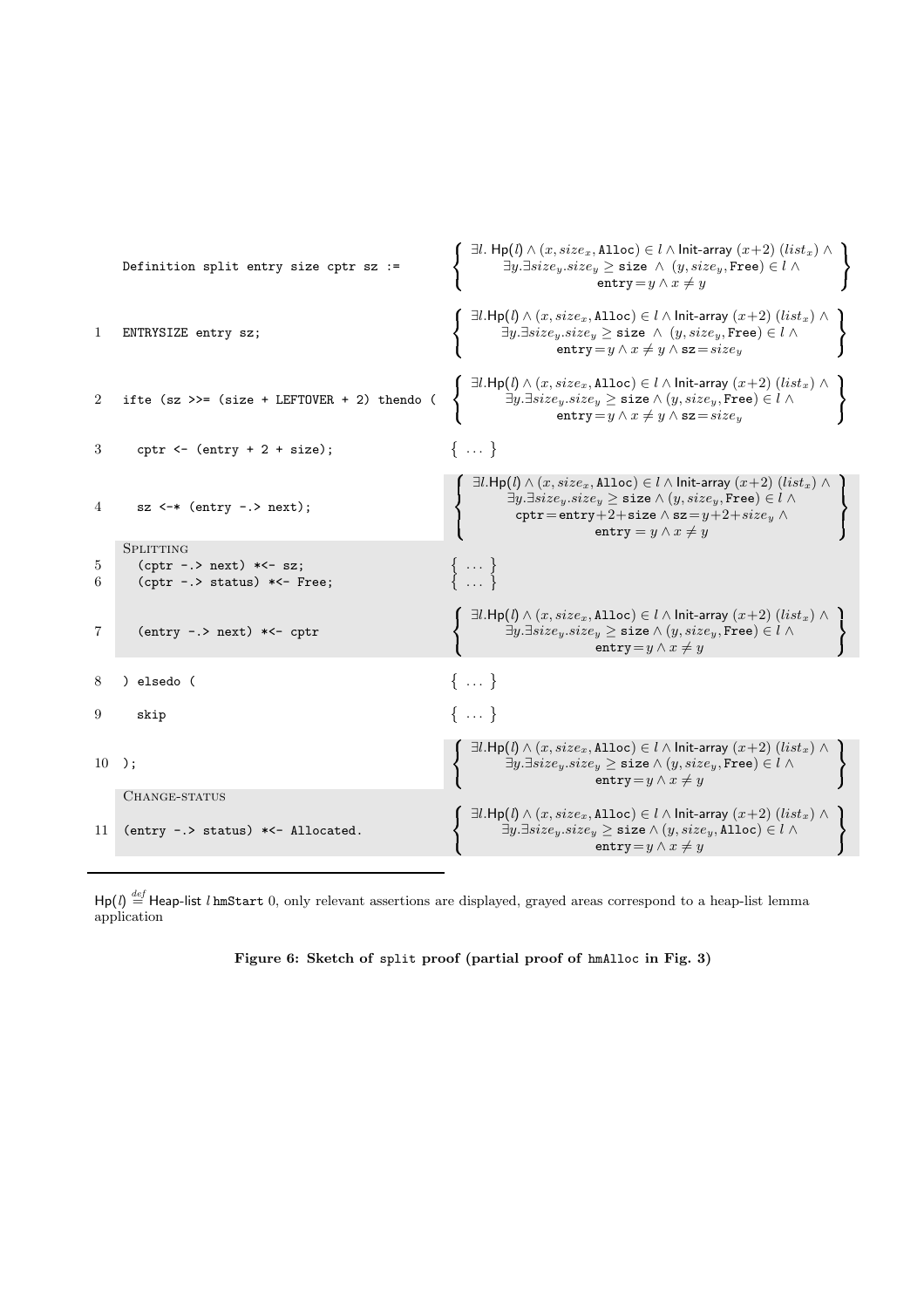| Script file      | Contents (lines)                                                               |
|------------------|--------------------------------------------------------------------------------|
| util.v           | Non-standard lemmas on integers, lists<br>(486)                                |
| heap.v           | Modules for locations, values, and heaps<br>(3044)                             |
| sep.v            | Separation logic assertions, Reynolds'<br>axioms, soundness, frame rule (2096) |
| VC. V            | Weakest-precondition generator (190)                                           |
| contrib.v        | Lemmas on arrays, etc. (1310)                                                  |
| sep_con_tactic.v | Tactics to decide disjointness and<br>equality for heaps (542)                 |
| examples.v       | Examples (700)                                                                 |
|                  | total size: 8428 lines                                                         |

Table 1: Separation Logic Library

Topsy using separation logic. The programming language of separation logic we implemented in Coq is closed enough to the C programming language to enable almost direct translation (that we do by hand though). By way of example, let us comment on the sample translation of one Topsy function to its Coq counterpart. Fig. 7 displays side-by-side the original findFree function and its Coq implementation. There is almost a syntactic correspondence between both programs. The main difference is the translation of the C instruction break using an extra variable (namely, fnd) and a branching test in Coq. Also, we need to pass extra variables to the Coq function to represent the return value and to serve as local variables. These are trivial changes.

#### **5.3 Illustration of Formal Verification**

We illustrate the Coq implementation of specifications with some predicates and lemmas used during the verification.

Here follows the Coq definition of the Heap-list predicate defined in Sect. 3.1. It is implemented as an inductive data type, with one constructor for each disjunctive clause. Because of the shallow embedding, the original signature is extended with extra arguments store.v and heap.h, and the resulting type is Prop. This definition makes use of the separating connectives  $(\ldots \mid \rightarrow)(\ldots \ldots \ldots))$  and \*\*, corresponding respectively to the maps-to formula ( $\rightarrow$ ,) and the separating conjunction ∗. This definition also makes use of another predicate Array whose definition is omitted for lack of space. Given the explanation of Sect. 3.1, the rest of the definition is self-explaining:

```
Inductive Heap_List :
 list (loc*nat*expr)->loc->loc->store.s->heap.h->Prop :=
  Heap List last: forall s next startl endl h,
  endl=0 \rightarrow next=0 \rightarrow startl>0 \rightarrow((nat_e start1) |-> (Alice::(nat_e next)::ni1)) s h ->Heap_List nil startl endl s h
| Heap List trans: forall s startl endl h,
  endl>0 -> startl=endl -> Emp s h ->
  Heap_List nil startl endl s h
| Heap_List_suiv: forall
    s h next startl endl h1 h2 hd_adr hd_size hd_expr tl,
  heap.disjoint h1 h2 ->
  heap.equal h (heap.union h1 h2) ->
  hd\_expr = Alloc \setminus hd\_expr = Free ->
  next = (start1 + 2 + hd_size) ->
  startl = hd adr ->
  startl > 0 ->
  (((nat_e start1) | --) (hd_{expr}::(nat_e next)::ni1)) **
    (Array (start1+2) (hd_size)) s h1 ->
  Heap_List tl next endl s h2 ->
```
Heap\_List

((hd\_adr, hd\_size,hd\_expr)::tl) startl endl s h.

Here follows the Coq definition of the COMPACTION lemma defined in Sect. 3.2.2 (proof omitted). This lemmas makes use of the separating implication (noted -\*). Given the oneto-one correspondence with the original lemma, the rest of the definition is self-explaining.

```
Lemma Heap_List_compact :
  forall l1 l2 x1 sizex1 sizex2 startl s h,
    startl > 0 ->
     (Heap_List (l1 ++
           (\bar{x}_1, \bar{x}_2, \bar{x}_3, \bar{x}_4, \bar{x}_5, \bar{x}_6, \bar{x}_7, \bar{x}_7, \bar{x}_8, \bar{x}_7, \bar{x}_8, \bar{x}_9, \bar{x}_9, \bar{x}_9, \bar{x}_9, \bar{x}_9, \bar{x}_9, \bar{x}_9, \bar{x}_9, \bar{x}_9, \bar{x}_9, \bar{x}_9, \bar{x}_9, \bar{x}_9, \bar{x}_9, \bar{x}_9, \bar{x}_9, \bar{x}_9, \bar{x}_9, \bar{x}_9, \bar{x}_9, \bar{x}_9, \bar{x}_9, \bar{x}_9, \bar{x}_9, \bar{x}_9, \bar{x}_12) startl 0) s h \rightarrow(((nat_e x1 +e (int_e 1)) |-> nat_e (x1+2+sizex1)) **(((nat_e x1 +e (int_e 1))|\rightarrow nat_e (x1+sizex1+4+sizex2)) -*
     (Heap_List (l1 ++
           ((x1, sizex1+2+sizex2, Free)::nil) ++
          l2 ) startl 0))) s h.
```
Last, we show the Coq definition of the specification for the compact function verified in Sect. 4.2.2. The Hoare triples is noted {{...}}...{{...}} and corresponds to a Coq lemma, that we need to prove in order to verify the function:

```
Lemma compact_verif :
 (* hypotheses omitted *)
{{fun s => fun h => exists 11, Heap_List 11 adr 0 s h /\
  In (x, size, Alice) 11 /\
  eval (var_e hmStart) s = eval (nat_e adr) s /\
  eval (var_e result) s = eval null s \wedgeeval (var_e cptr) s = eval (nat_e adr) s /\
  (ArrayI (x+2) Ix ** TT) s h(compact cptr nptr stts)
{ifun s =>} fun h => exists 11, Heap_List 11 adr 0 s h /\
  In (x.size.A1loc) 11 /\
  eval (var_e hmStart) s = eval (nat_e adr) s \wedgeeval (var_e result) s = eval null s / \lceil(ArrayI (x+2) 1x ** TT) s h.
```
The whole verification implementation is summarized in Table 2.

| Script file       | Contents (lines)                           |
|-------------------|--------------------------------------------|
| topsy_hm.v        | Heap-list definition and properties (1519) |
| topsy_hmInit.v    | Initialization code, specification,        |
|                   | and verification (401)                     |
| topsy_hmAlloc.v   | Allocation code, specifications,           |
|                   | and verifications (4159)                   |
| topsy_hmFree.v    | Deallocation code, specification,          |
|                   | and verification (1343)                    |
| example_hmAlloc.v | Example of Sect. $5.\overline{1}$ (417)    |
|                   | $eize.$ 78.90<br>line<br>total             |

otal size: 7839 line

Table 2: Topsy Heap Manager Verification

## **5.4 Issues found in the Original Source Code**

In this section, we explained the issues (including bugs) that we found during verification.

#### *5.4.1 Out of Range Initialization*

When verifying the initialization function of the heap manager (Sect. 4.1), we found out that the header of the terminal block was actually written outside of the memory area reserved for the heap manager. This illegal destructive update made the Heap-list predicate unprovable because the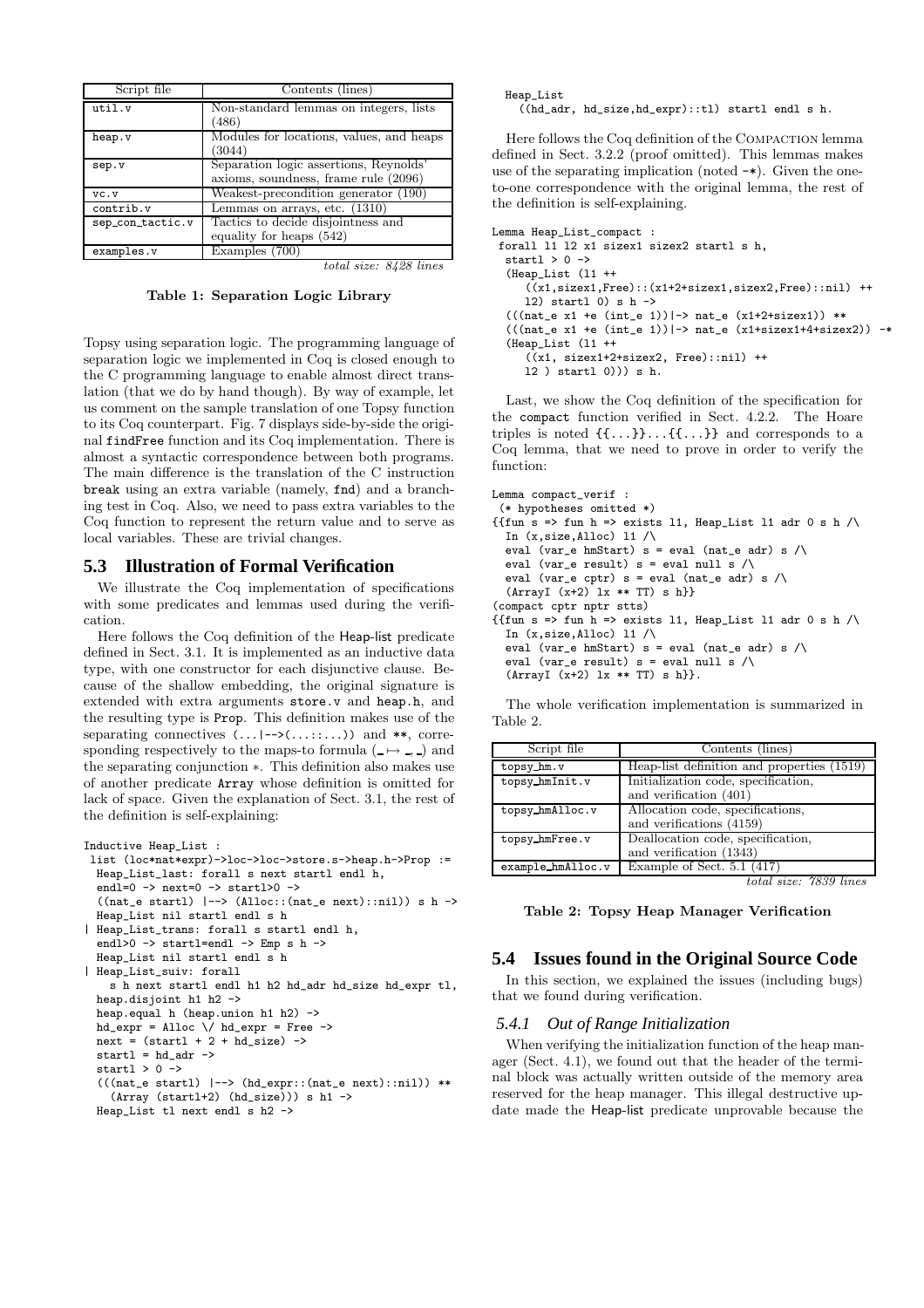```
static HmEntry findFree (unsigned long size)
{
    start is a global variable */
 HmEntry entry = start;while (entry != NULL)if (entry\rightarrowstatus = HM_FREED
  \&&\text{ENTRYSIZE}(\text{entry}) \geq \text{size}) \text{ break};<br>entry = entry->next:
          = entry ->next;
 }
 return entry:
}
                                                             Definition findFree size entry fnd sz stts :=
                                                              entry <- (var e hmStart);
                                                              stts <-* (entry -.> status);
                                                              fnd \leftarrow (int_e 0);
                                                              (while ((var_e entry = /= null) &&& (var_e fnd = /= (int_e 1))) (
                                                               stts <-* (entry -.> status);
                                                               (ENTRYSIZE entry sz);
                                                               (ifte ((var_e stts == Free) &&&
                                                                         (var_e sz >>= nat_e size)) thendo
                                                                 fnd \leftarrow (int_e 1)
                                                                elsedo
                                                                 (entry <-* (entry -.> next)))
                                                             )).
```
Figure 7: Code Translation from C (on the left) to Coq (on the right)

latter holds for a fixed are of memory. We corrected this bug by changing a single arithmetic operation, suggesting a programming miss. In all fairness, we must say that this bug was corrected in versions of Topsy posterior to the one we are using for verification.

#### *5.4.2 Useless Operations During Allocation*

When verifying the allocation function (Sect. 4.2), we found several useless operations that suggested immediate improvements.

There were two identical variables assignments before calling and at the beginning of the findFree function; this was highlighted when writing the loop invariant in findFree.

Another useless operation is the possibility to allocate a non-empty memory block (that is, a header and a non-empty array of memory) when performing a null-size allocation. Since null-size allocations are not filtered out, the alignment calculation is applied anyway, resulting in a non-empty allocation (in addition to the header). This was highlighted when writing assertions. We improved the implementation by forcing failure for null-size allocation.

#### *5.4.3 Deallocation of the Terminal Block*

When verifying the deallocation function (Sect. 4.3), we found that it was possible to suppress allocable space without performing any allocation. This is because it is possible to deallocate the terminal block of the heap-list to trick compaction. The problem is better explained by the sample scenario in Fig. 8. In this scenario, the terminal block is preceded by a free block. If we deallocate the terminal block and try to allocate a too-large block, this will trigger compaction and cause the leading free block to point to null. This problem is easily identified by the Heap-list predicate that enforces the terminal block to be marked as allocated. We fixed this problem by adding a test over the next field of the block to be deallocated in the deallocation function.

# **6. CONCLUSION**

In this paper, we formally specified and verified the heap manager of the Topsy operating system using separation logic inside the Coq proof assistant. The verification approach proved very effective since it enables us to find bugs in the original source code. In addition, this use case led us to develop a Coq library of lemmas and tactics that are reusable in the context of other experiments.



Figure 8: A scenario that illustrates the hmFree issue

# **6.1 Related Work**

Our use case is reminiscent of work by Yu et al. that propose an assembly language for proof-carrying code and apply it to certification of dynamic storage allocation [8]. The main difference is that we deal with existing C code, whose verification is more involved because it has not been written with verification in mind. In particular, the heaplist data structure has been designed to optimize space usage; this leads to trickier manipulations (e.g., nested loop in compact), longer source code, and ultimately bugs, as we saw in Sect. 5.4. Another difference between both allocators is that the Topsy heap manager is a real allocation facility in the sense that the allocation function is self-content (the allocator of Yu et al. relies on a pre-existing allocator) and that the deallocation function deallocated only valid blocks (the deallocator of Yu et al. can deallocate partial blocks).

The implementation of separation logic we did in the Coq proof assistant improves the work by Weber in Isabelle [9]. We think that our implementation is richer since it benefits from a substantial use case. In particular, we have developed several practical lemmas and tactics. Both implementations also differ in the way they implement heaps: we use an abstract data type implemented by means of modules for the heap whereas Weber uses partial functions.

#### **6.2 Future Work**

Portions of code that only deal with assignments and